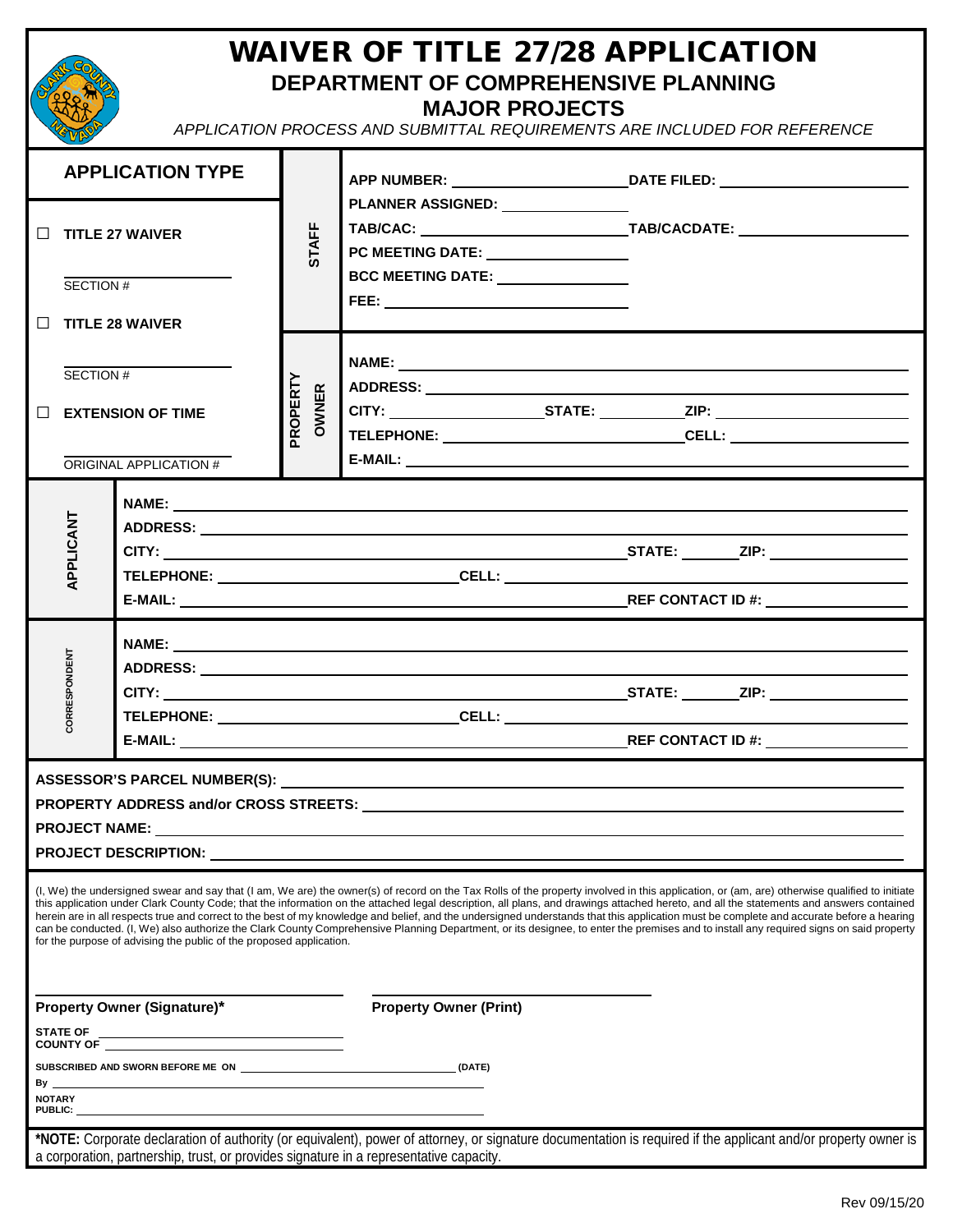## APPLICATION PROCESS

*A SUMMARY GUIDE THROUGH THE APPLICATION PROCESS* 

- $\triangleright$  Determine the appropriate application you need to submit. For assistance with determining the appropriate application, call (702) 455-4314 (Option 2, Option 1) or email zoning@clarkcountynv.gov
- $\triangleright$  Review the applicable application form and corresponding submittal requirements, then compile all required application documents in PDF format (regardless of format specified in the submittal requirements). NOTE: Each submittal requirement must be saved as its own PDF file.
- Go to the County's Citizen Access Portal (ACA) to create an *Application Pre-review* online and upload all required application documents. Note: 1) Only 1 Application Pre-review is required per project. For example, if you are proposing a Waiver of Development Standards, Design Review, and Tentative Map on the same property, you only need one Application Pre-review. 2) Each submittal requirement requires a Document Category and only 1 PDF file per Document Category will be accepted.
- $\triangleright$  At the time the Application Pre-review is uploaded, the record will be placed in the queue for assignment. The application documents will be given a cursory review and, if generally complete, will be distributed in accordance with availability of staff and on a first-come, firstserve basis. The Application Pre-review may take up to 2 working days to be assigned and distributed to a Planner and Public Works (collectively referred to as "staff").
- $\triangleright$  Once assigned, staff will review the documents for completeness and accuracy. If revisions are required, you must upload all revised documents to your existing record and delete all old/replaced documents, and communicate directly with staff when all uploads are complete and ready for review. Average time to review each submittal is 5 working days. Actual review time depends on the accuracy and completeness of application materials, complexity of the project and/or project plans, and workload volumes.
- $\triangleright$  When the application materials are deemed to be complete, accurate and ready for submittal staff will direct you to provide hard-copies of all required application materials (those listed on the submittal requirements with numbers) to the Department of Comprehensive Planning. Documents may be dropped-off in person or sent by mail. If by mail, please do not include the form of payment with the package. The delivery of all application packages must be coordinated directly with the assigned planner. Note: If changes are made to documents after Application Pre-review is deemed complete, accurate, and ready for submittal, a new Application Pre-review will be required.
- $\triangleright$  Upon receipt of application materials, staff will re-review materials for consistency with what was previously reviewed, accuracy, and completeness; this may take up to 2 working days to complete. If deemed ready to submit, the Planner will apply fees for payment. Payments must be coordinated directly with the assigned planner. If the application fees will be paid through ACA, the application Correspondent and Interested Party (if provided in ACA) will receive notice that application fees are ready to be paid.
- $\triangleright$  Once fees are paid, the application will be considered "Submitted".
- $\triangleright$  At the time of submittal, you will be scheduled for all required meeting dates. Depending upon the application, you may be scheduled to appear at the Town Advisory Board or Citizens' Advisory Council (TAB/CAC) for the area and the Clark County Planning Commission and/or Board of County Commissioners. For Administrative Design Reviews, the Zoning Administrator will issue a decision 10 working days from the last day of the work week after the Application Date (aka last day of the application cycle). See Application Processing Calendar for dates.
- Project revisions after submittal and/or failure to appear at any meeting may result in delays and/or extra expense.
- Staff recommendations will be mailed to the application Correspondent 3 working days prior to the public hearing. To discuss a recommendation, contact the appropriate Department/Agency prior to hearing. NOTE: Does not apply to Administrative Design Reviews.
- $\triangleright$  A letter indicating final action, including all conditions of approval (if applicable), will be mailed to application Correspondent 6 working days after final action.
- $\triangleright$  All conditions must be met prior to the issuance of a building permit, business license, and/or certificate of completion/occupancy, as applicable. If a tentative map and/or vacation, all conditions must be met before a map and/or order of vacation can record.
- $\triangleright$  Time limits to complete, commence, or review are the applicant's responsibility. There will be no notification from the Department for expiration or review dates.